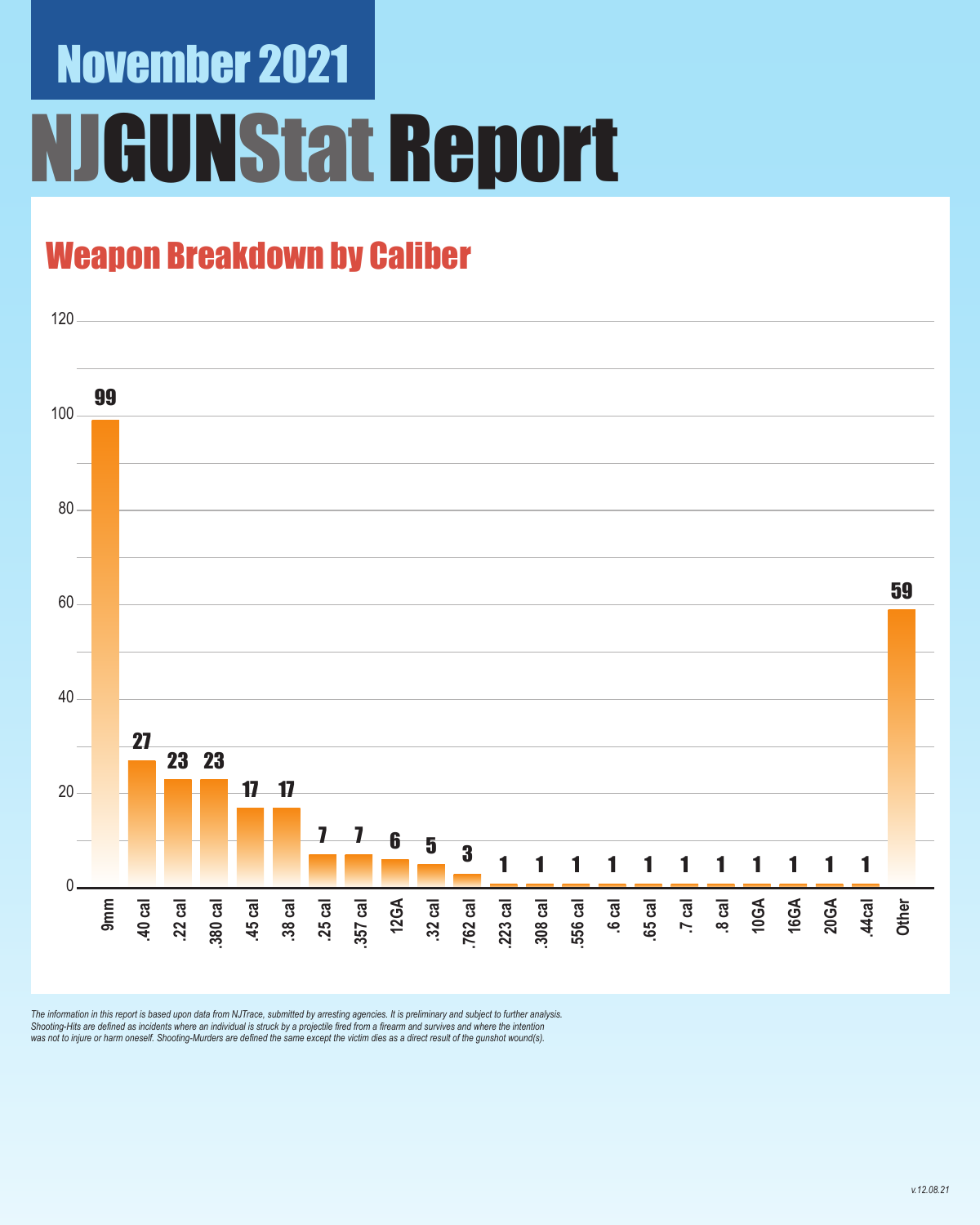# November 2021 **INStat Report**

#### Gun Recovery Numbers Statewide

| <b>Total Crime Guns Recovered</b>                    | 304 |
|------------------------------------------------------|-----|
| Found Property/Turned in                             | 109 |
| <b>Guns with Possessors</b>                          | 195 |
| Individuals Arrested with<br>more than One Crime Gun | 15  |

### New Jersey Counties



#### New Jersey Cities



*The information in this report is based upon data from NJTrace, submitted by arresting agencies. It is preliminary and subject to further analysis. Shooting-Hits are defined as incidents where an individual is struck by a projectile fired from a firearm and survives and where the intention*  was not to injure or harm oneself. Shooting-Murders are defined the same except the victim dies as a direct result of the gunshot wound(s).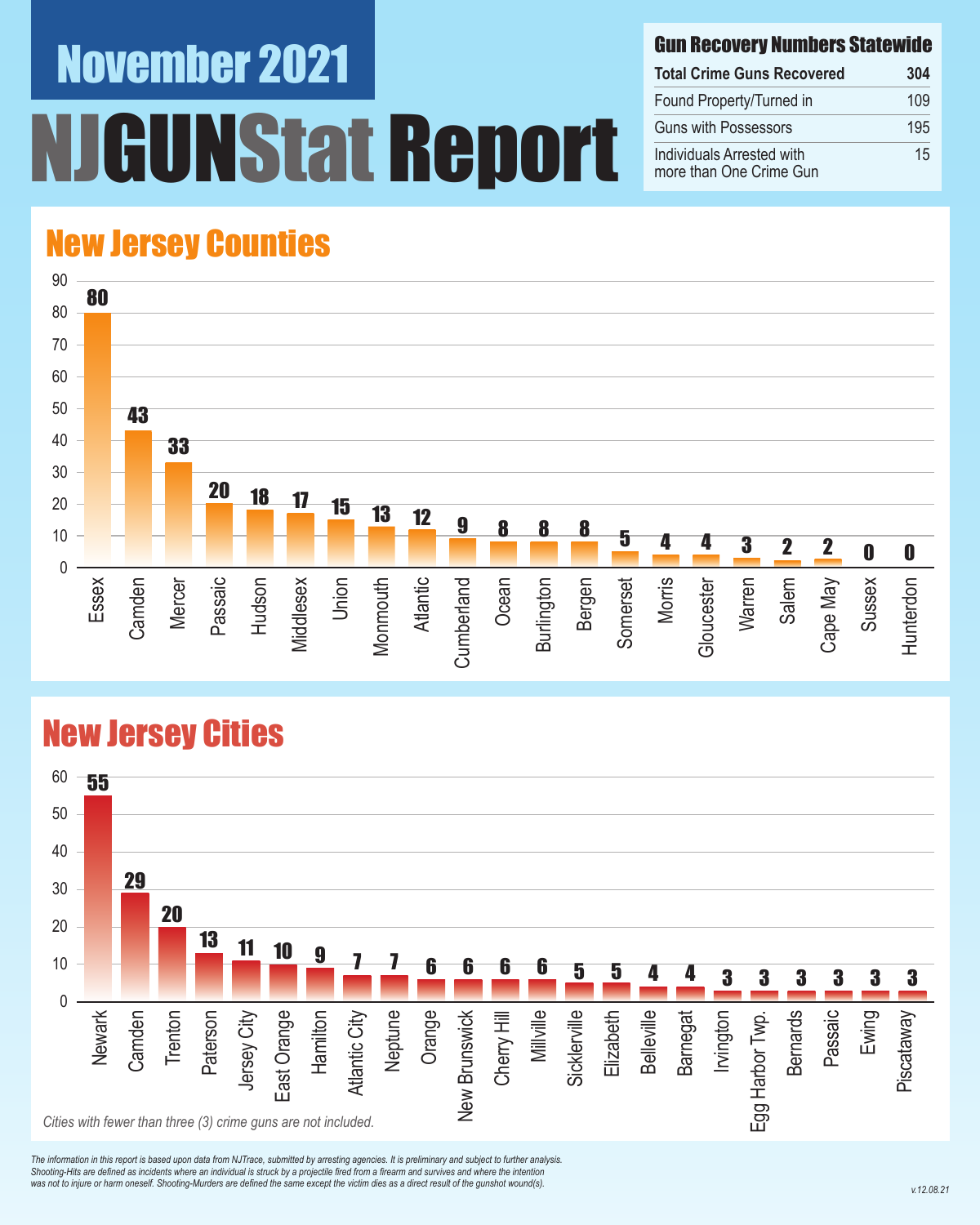# November 2021 NJGUNStat Report

### Weapon Breakdown by Manufacturer



*This chart reflects the information provided to the New Jersey State Police through NJTrace, a statewide program that relies on local police departments to input data on guns used in the commission of a crime. This chart does not rely on any reports from the federal Bureau of Alcohol, Tobacco, Firearms and Explosives (ATF). The information is preliminary and subject to further analysis.*